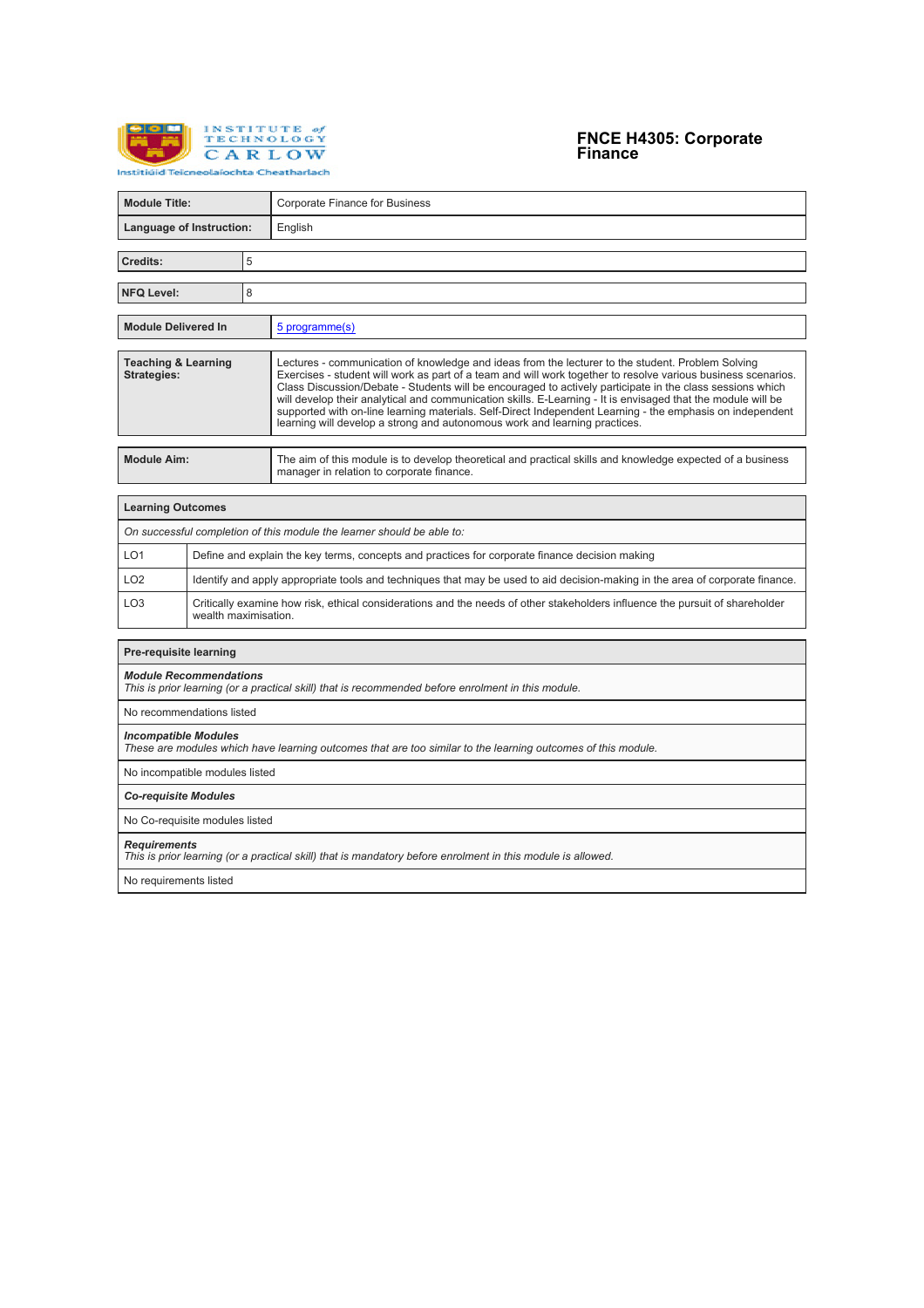

## **FNCE H4305: Corporate Finance**

## **Module Content & Assessment**

#### **Indicative Content**

#### **Corporate Finance Overview**

Nature and role of corporate finance; Agency theory; Balancing risk and return; Ethical considerations, Corporate Governance, Current and emerging developments in finance, Wealth maximisation.

#### **Cost of Capital**

Cost of equity capital using CAPM and dividend valuation model; Cost of debt finance and other forms of finance; Weighted average cost of<br>capital (WACC): Effect of WACC and business valuation: Capital market efficiency.

#### **Capital Structure Debate**

Financial gearing; Business and financial risk; Traditional view of the optimal capital structure; Modigliani & Miller's capital structure theory (with & without tax); Practical influences on the optimal gearing level.

#### **Dividend and Distribution Decisions**

Nature of dividends; Importance of dividends; Modigliani and Miller's dividend irrelevance theory; Dividends as a residual; Practical influences on the level of dividends; Effect of dividend policy on financing decisions.

### **Business Mergers and Takeovers**

Reasons for mergers & takeovers; Main forms of purchase consideration; Winners and losers from takeover activity; Tactics to defend against a hostile bid; Main methods for valuing shares of a business.

| <b>Assessment Breakdown</b> | $\frac{9}{6}$ |  |
|-----------------------------|---------------|--|
| Continuous Assessment       | 100.00%       |  |

| <b>Continuous Assessment</b>     |                                                                                                                           |                      |                 |                    |  |  |  |
|----------------------------------|---------------------------------------------------------------------------------------------------------------------------|----------------------|-----------------|--------------------|--|--|--|
| <b>Assessment Type</b>           | <b>Assessment Description</b>                                                                                             | Outcome<br>addressed | $%$ of<br>total | Assessment<br>Date |  |  |  |
| <b>Short Answer</b><br>Questions | Key terms and concepts                                                                                                    |                      | 30.00           | Week 6             |  |  |  |
| Case Studies                     | On key section of module such as - Mergers and Takeovers, Capital<br>Structure, Dividend Policy                           | 2                    | 40.00           | Week 8             |  |  |  |
| Presentation                     | On an aspect of Corporate Finance such as Corporate Governance,<br>Agency Problem, Ethical Considerations, Sustainability | 3                    | 30.00           | Week 12            |  |  |  |

No Project

No Practical

No End of Module Formal Examination

**ITCarlow reserves the right to alter the nature and timings of assessment**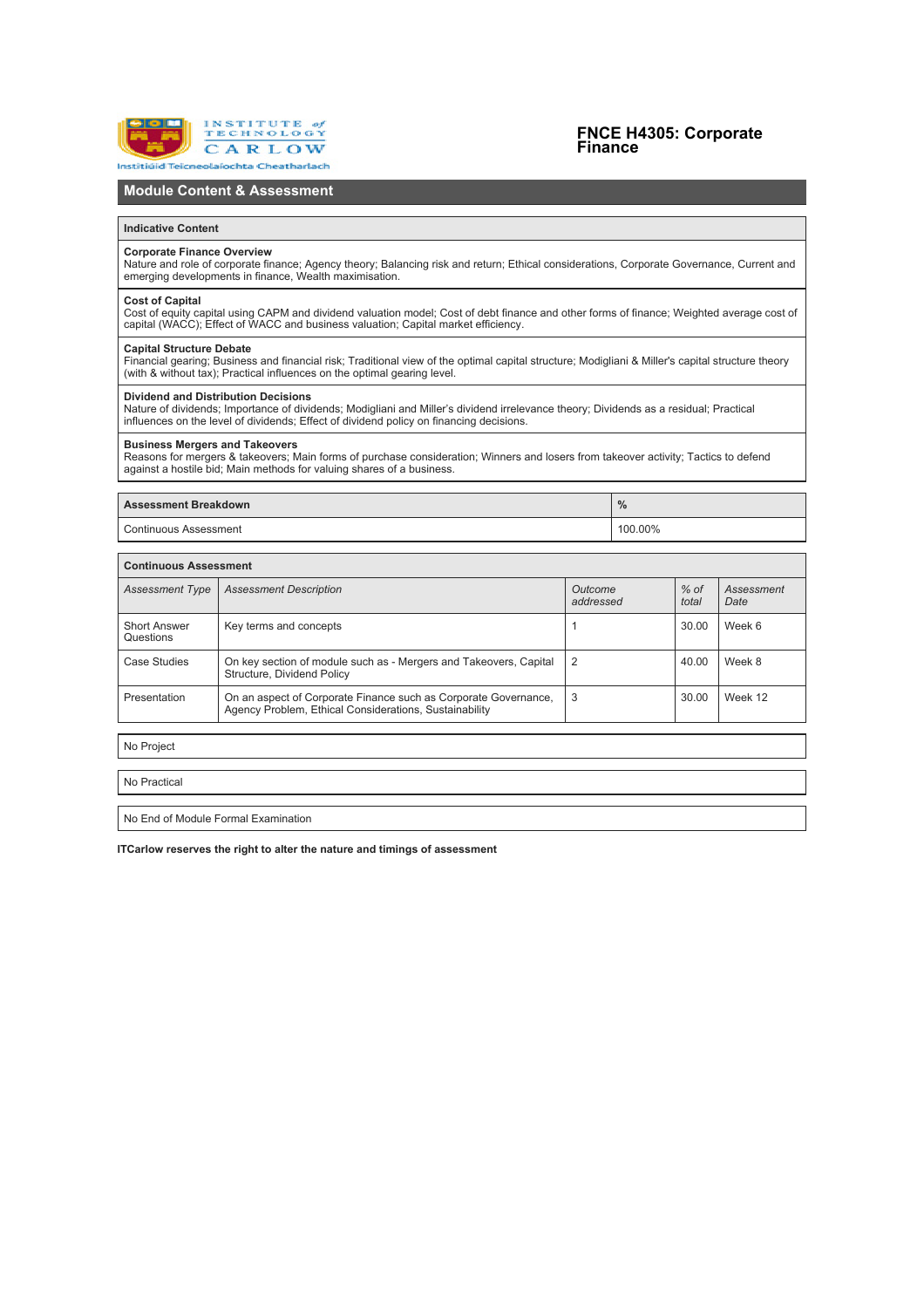

# **FNCE H4305: Corporate Finance**

**Module Workload**

| <b>Workload: Full Time</b> |                       |                                       |
|----------------------------|-----------------------|---------------------------------------|
| <b>Workload Type</b>       | Frequency             | Average Weekly<br>Learner<br>Workload |
| Lecture                    | 12 Weeks<br>per Stage | 3.00                                  |
| Independent Learning       | 15 Weeks<br>per Stage | 5.93                                  |
|                            | <b>Total Hours</b>    | 125.00                                |
|                            |                       |                                       |
| <b>Workload: Part Time</b> |                       |                                       |
| <b>Workload Type</b>       | Frequency             | Average Weekly<br>Learner<br>Workload |
| Lecture                    | 12 Weeks<br>per Stage | 1.50                                  |
| Independent Learning Time  | 15 Weeks<br>per Stage | 7.13                                  |
|                            | <b>Total Hours</b>    | 125.00                                |